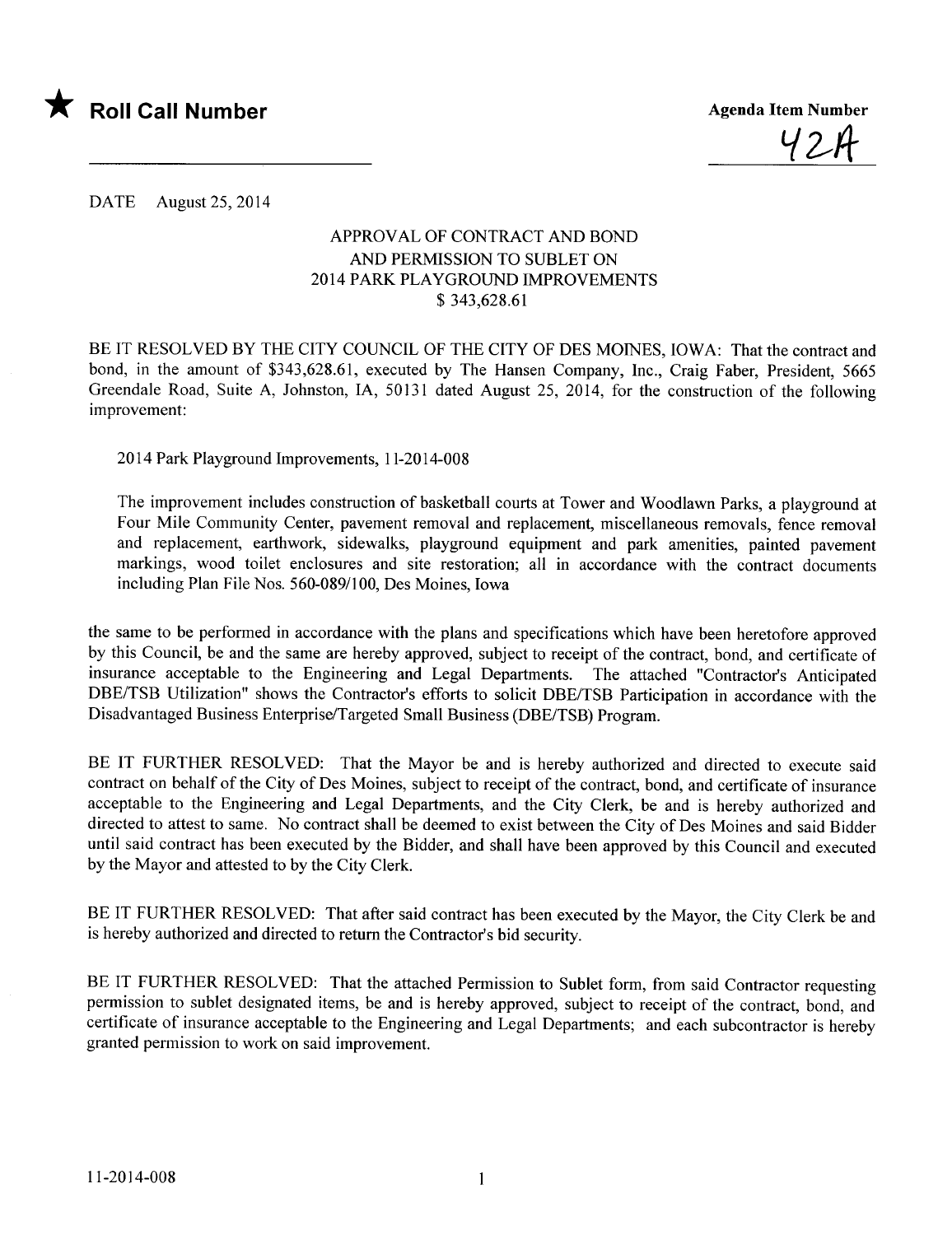

 $Y$ 

DATE August 25,2014

BE IT FURTHER RESOLVED: That the Interim Des Moines Finance Director is hereby authorized to encumber this contract amount against the funds as identified below, and to acquire Builder's Risk Insurance, if appropriate, for the above referenced improvement.

| (City Council Communication Number | $14 - 420$ | attached) |
|------------------------------------|------------|-----------|
|------------------------------------|------------|-----------|

Moved by to adopt. FORM APPROVED <u>Sputism VELA</u>

Kathleen Vanderpool Deputy City Attorney

~Funding Source: 2014-2015 CIP, Page Park - 12, Park Improvements, PK137, G. O. Bonds, Being: \$297,415.09; with the remaining  $$46,213.52$  for ADA improvements, Page Building  $-4$ , ADA Modifications, BL042, G. O. Bonds

| <b>YEAS</b> | <b>NAYS</b> | <b>PASS</b> | <b>ABSENT</b>   | I, Diane Rauh, City Clerk of said City Council, hereby     |  |  |
|-------------|-------------|-------------|-----------------|------------------------------------------------------------|--|--|
|             |             |             |                 | certify that at a meeting of the City Council, held on the |  |  |
|             |             |             |                 | above date, among other proceedings the above was          |  |  |
|             |             |             |                 | adopted.                                                   |  |  |
|             |             |             |                 |                                                            |  |  |
|             |             |             |                 | IN WITNESS WHEREOF, I have hereunto set my hand            |  |  |
|             |             |             |                 | and affixed my seal the day and year first above written.  |  |  |
|             |             |             |                 |                                                            |  |  |
|             |             |             |                 |                                                            |  |  |
|             |             |             | <b>APPROVED</b> |                                                            |  |  |
|             |             |             |                 |                                                            |  |  |
|             |             |             |                 |                                                            |  |  |
|             |             |             |                 |                                                            |  |  |
|             |             |             |                 | City Clerk                                                 |  |  |
|             |             |             |                 | Mayor                                                      |  |  |